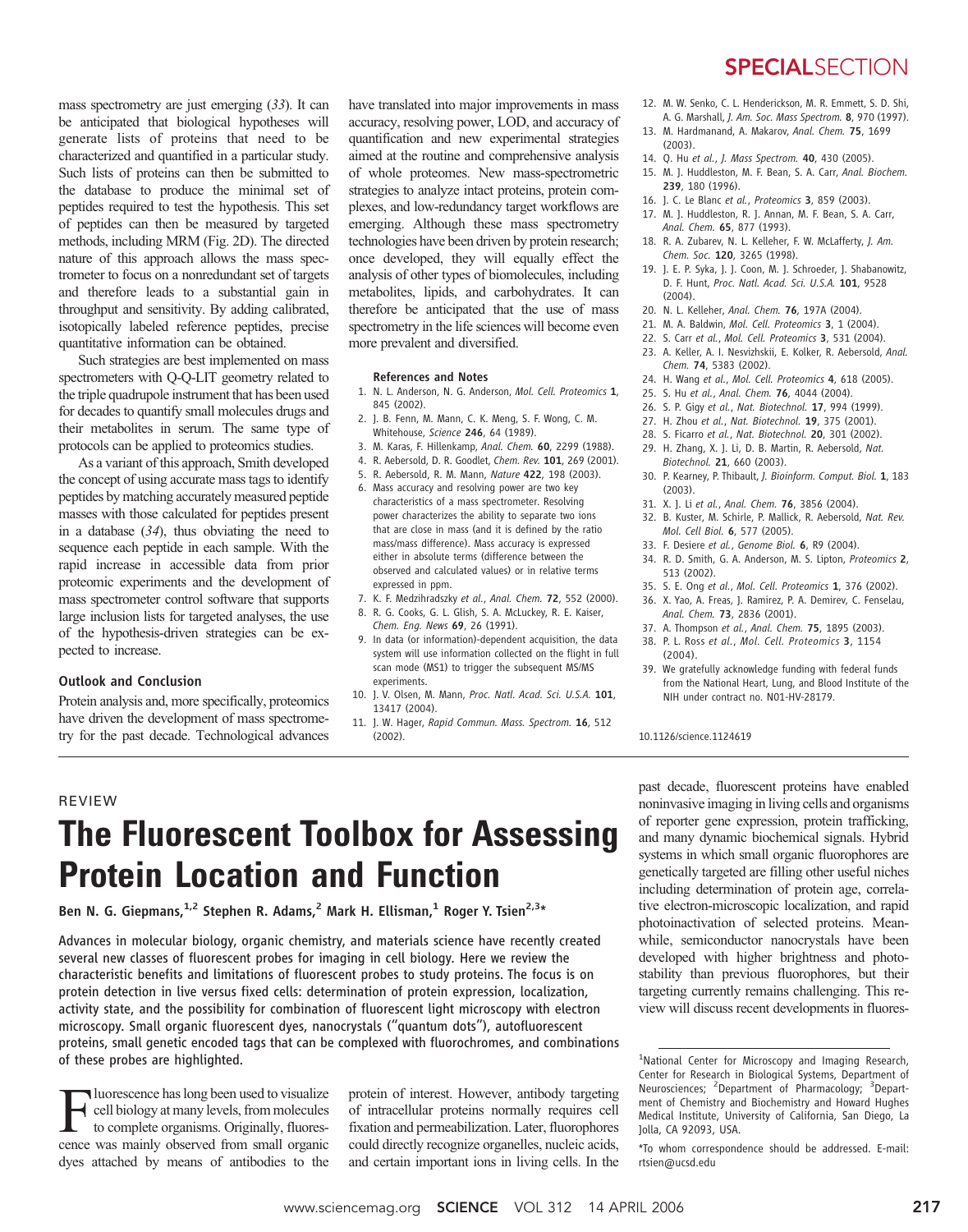cent probes and techniques to determine protein expression, activity, and function.

# Fluorophores

Small organic dyes. Small organic fluorophores  $(<1$  kD) for covalent labeling of macromolecules have undergone industrial optimization of wavelength range, brightness (extinction coefficient for absorbance  $\times$  quantum yield of fluorescence), photostability, and reduction in self-quenching. Molecular strategies have included extension of double-bond conjugation, rigidification through extra rings, and decoration with electronwithdrawing or obligatorily charged substituents such as fluorines or sulfonates. Hundreds of such dyes are commercially available  $(1)$ , and further progress is likely to be incremental. Because these dyes lack specificity for any particular protein, most applications use antibodies (Fig. 1, A to C) in fixed and permeabilized cells.

Fluorescent proteins. The first fluorescent proteins to become useful in cell biology were phycobiliproteins, photosynthetic antenna pigments extracted from cyanobacteria (2). Each macromolecule contains multiple bilin chromophores encapsulated in a matrix evolved to minimize quenching, making phycobiliproteins up to two orders of magnitude brighter than small organic fluorophores. However, their size (200 kD) limits diffusion, so their application has been mainly in antibody conjugates for surface labeling in flow cytometry and enzyme-linked immunosorbent assay (ELISA) [reviewed in (3)]. They could become much more widely useful if genetically expressed in situ, but the problem is that bilin chromophores have to be supplied and inserted into the apoproteins. Fortunately, much progress has been made (4, 5).

A revolution in cell biological imaging has resulted from the discovery  $(6)$ , gene cloning  $(7)$ , and heterologous expression of the green fluorescent protein (GFP) from the jellyfish Aequorea victoria [reviewed in (8)]. Expression of GFP alone or in most genetic fusions with other proteins results in visible fluorescence (Fig. 1, C and D) without requiring any cofactors other than

 $O_2$ , because the chromophore is generated by spontaneous cyclization and oxidation of three amino acids buried at the heart of the 2.4- by 4 nm beta barrel. GFP is just one member of a large family of homologous fluorescent proteins (FPs) (9, 10), mostly from marine coelenterates, with different colors from variations in chromophore covalent structure and noncovalent environment (11). Laboratory mutagenesis has further diversified FPs' spectra, increased their brightness and folding efficiencies (12), and decreased oligomerization [reviewed in  $(11)$ ]. Mutation can either increase the photostability for standard fluorescence observation or conversely generate FPs that are photoswitchable from dark to bright or from one color to another [reviewed in  $(13)$ ]. Such photoswitching can be reversible or irreversible and is useful for monitoring protein diffusion, trafficking, and age. Although FPs generate stoichiometric amounts of  $H_2O_2$  during chromophore formation (8), they seem to generate relatively little reactive oxygen species (ROS) during illumination, which is not



Fig. 1. Characteristics and applications of types of fluorophores in protein detection. Applications of different targeting methods and types of fluorophores are illustrated on connexin43 (green) and  $\alpha$ -tubulin (red) in fibroblasts ( $A$  and  $B$ ) and connexin43 in HeLa cells ( $D$  and  $E$ ) as indicated. The structures of different types of targeting proteins and fluorophores (C) are shown to scale. [Scale bar is 2 nm; reproduced from (58).] Endogenous proteins are labeled using primary antibodies followed by secondary antibodies conjugated to small organic dyes (A) or Fab fragments

attached to QDs (B), which are also detected at the EM level; (B) (right), QD 565 at connexin43–based gap junction. Genetically encoded intrinsic FPs (D) or tetracysteine tags labeled with biarsenicals (E) rely on ectopic expression. Tetracysteines on connexin43 were pulse-labeled with FlAsH (green) and subsequently ReAsH (red), thus distinguishing old from new connexins, respectively. ReAsH is also visualized in EM using photooxidation (E) (right). [Reproduced from  $(37)$ .] Scale bars in  $(A)$ ,  $(B)$ , and  $(D)$ , 20  $\mu$ m  $(LM)$ ;  $(B)$ , 50 nm  $(EM)$ ; (C), 2 nm; (E), 2  $µm$ .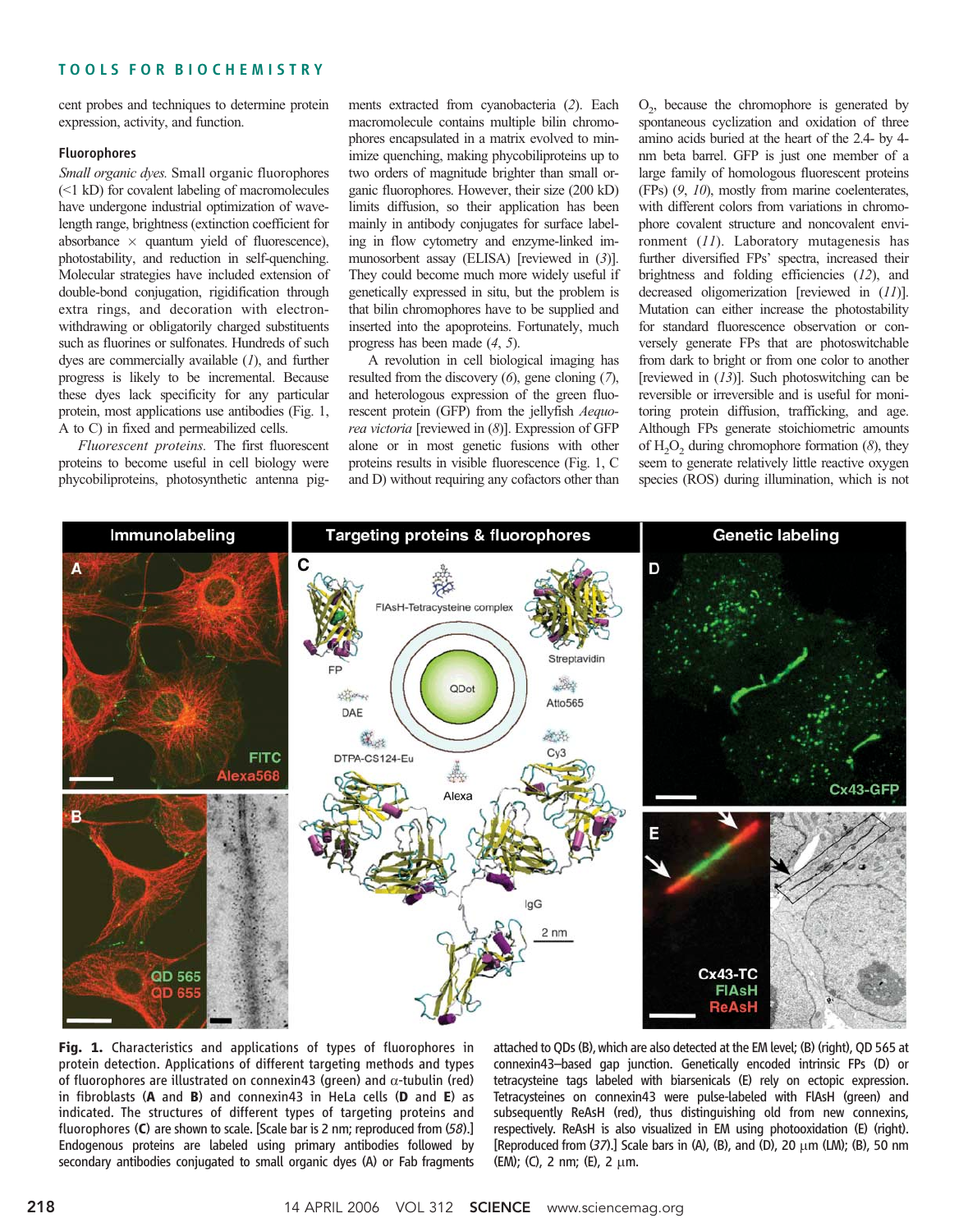surprising given their evolution within organisms exposed to sunlight. Nevertheless, it has been possible to mutate FPs to generate ROS for photodestruction of cells (14). The fluorescence of FPs is normally rather insensitive to their biochemical environment except for quenching by acid pH or denaturation, but they have been engineered for enhanced pH sensitivity or responsiveness to metal or halide ions and thioldisulfide redox potentials [reviewed in (10, 15)].

Quantum dots. Quantum dots (QDs) are inorganic nanocrystals that fluoresce at sharp and discrete wavelengths depending on their size, have high extinction coefficients (10 to 100 times those of small fluorophores and FPs), and have good quantum yields. QDs typically contain a CdSe or CdTe core and ZnS shell (Fig. 1C). Their absorbance extends from short wavelengths up to just below the emission wavelength, so that a single excitation wavelength readily excites QDs of multiple emission maxima. Crucial for biological applications was the development of coatings that make QDs water soluble, prevent quenching by water, and allow conjugation to proteintargeting molecules such as antibodies and streptavidin (Fig. 1B) (16–20). The large size of ODs conjugated to biomolecules ( $\sim$ 10 to 30 nm) prevents efficient traversal of intact membranes, which restricts their use to permeabilized cells or extracellular or endocytosed proteins. The photostability of QDs allows repeated imaging of single

molecules, and their size and electron-density permits correlated electron microscopy (EM) (21).

Gold and silver nanodots formed within hydrophilic dendrimers are also highly fluorescent and wavelength tunable (22). Their derivatization and application in cell biology is eagerly awaited.

# Techniques to Tag Proteins

Immunolabeling. Immunolabeling and other techniques for tagging proteins are summarized in Table 1. The most widespread technique to detect endogenous proteins using fluorescence is labeling with a primary antibody followed by amplification with a secondary antibody conjugated to small organic dyes, a phycobiliprotein, or a QD (Fig. 1. A to C). Alternatively, primary antibodies can be directly conjugated to fluorophores or to biotin, which is then detected using streptavidin. Direct conjugation is especially useful when injecting antibodies into live cells or to increase spectral diversity when analyzing multiple proteins. When high-quality antibodies to the target protein are not available, the target can be recombinantly expressed with an epitope tag, although it is no longer completely endogenous. Of course, the accuracy of protein recognition depends on the specificity of the primary antibodies, so this should be validated using parallel methods. Disadvantages of immunofluorescence are that it is usually restricted to permeabilized

Table 1. Applications of fluorophores in protein detection. Applicability ranges from most optimal  $(++)$  to generally not applicable  $(-)$ , and  $(+/-)$  indicates applicable in some cases.

| <b>Fluorophores for</b><br>examination of | Small organic dyes                       | Quantum dots<br>(antibody-targeted) (antibody-targeted) | <b>Fluorescent</b><br>proteins        | Genetic tags<br>with small dyes            |
|-------------------------------------------|------------------------------------------|---------------------------------------------------------|---------------------------------------|--------------------------------------------|
| Endogenous proteins                       | $^{++}$                                  | $\ddot{}$                                               |                                       |                                            |
| Clinical specimens                        | $^{++}$                                  | $+$                                                     |                                       |                                            |
| Animals                                   | Ex vivo                                  | Ex vivo                                                 | Transgene live                        | Transgene<br>ex vivo                       |
| Primary tissues                           | $^{++}$                                  | $+$                                                     | Transgene/virus                       | Transgene/virus                            |
| Live cells<br>in culture                  | Surface                                  | Surface                                                 | $^{++}$                               | $\ddot{}$                                  |
| Multiple proteins<br>at once              | $^{++}$                                  | $^{++}$                                                 | $^{++}$                               |                                            |
| Dynamic interactions                      | $+/-$                                    | $+/-$                                                   | $^{++}$                               | Combination<br>with FP                     |
| Turnover/synthesis                        |                                          |                                                         |                                       | $\ddot{}$                                  |
| <b>Activation state</b>                   | Phospho-specific                         | Phospho-specific                                        | <b>FRET sensors</b>                   | Combination<br>with FP                     |
| <b>CALI</b>                               | $+$                                      |                                                         | $+$                                   | $^{++}$                                    |
| EM                                        | $+/-$                                    | $^{++}$                                                 | $+/-$                                 | $+$                                        |
| Protein microarrays                       | $^{++}$                                  | $\ddot{}$                                               |                                       |                                            |
| In gel fluorescence                       |                                          |                                                         | $\ddot{}$                             | $\ddot{}$                                  |
| Western blot                              |                                          | $+$                                                     |                                       |                                            |
| Major advantages                          | <b>Diversity</b><br>of properties        | Bright and<br>photostable                               | Live cells and<br>specificity         | Live cells and<br>small size               |
| Major limitations                         | Targeting in<br>live cells               | Targeting and<br>penetration                            | Ectopic expression                    | Ectopic expression,<br>background staining |
| Improvements<br>expected                  | Generic conjugated<br>primary antibodies | Smaller, diversity<br>of properties                     | Better properties,<br>generic sensors | New applications                           |

# **SPECIAL** SECTION

cells or extracellular or endocytosed proteins, and the multivalency of these probes might lead to oligomerization of target proteins on live cells. In standard immunolabeling, the size of the fluorophore-targeting complex typically exceeds 200 kD and might interfere with multiprotein recognition in protein complexes.

Genetic tagging. A key advantage of genetically encoded FPs is that they can be covalently fused to the protein of interest, so that targeting is precise (Fig. 1, C and D). Transfection and transgenic techniques often make exogenous DNA easier than dyes to deliver to cells or organisms. Limitations include the need for ectopic expression, the significant size of FPs, the possibility that the fusion may interfere with the function of the protein of interest, and the restriction to fluorescence as the only useful property. Therefore, several hybrid systems have been described by which small molecules can be covalently targeted to genetically specified proteins inside or on the surface of living cells, either by spontaneous attachment or enzymatic ligation [reviewed in (23–25)]. Most of these techniques are too new to have had much cell biological application. The most developed is the tetracysteinebiarsenical system (26), which requires modification of the target protein by a 12-residue peptide sequence that includes four cysteines, which binds membrane-permeable biarsenical molecules, notably the green and red dyes ''FlAsH'' and ''ReAsH'' (27), with picomolar affinity (Fig. 1, C and E). Small dithiol antidotes are coadministered to minimize binding and toxicity to endogenous proteins. The tetracysteine motif has undergone multiple rounds of improvement to increase its affinity for the biarsenical dyes, enabling lower dye concentrations and higher antidote concentrations to reduce background staining (28). Examples where protein function is less perturbed by the small tetracysteinebiarsenical combination than by FP fusions include tubulin in yeast (29), coupling of receptors to heterotrimeric guanine nucleotide– binding proteins (G proteins) (30), translocation to the nucleus  $(31)$ , and type III secretion of pathogenic proteins from bacteria into eukaryotic cells (32). Tetracysteine-biarsenicals also enable manipulations not readily possible with FPs, such as affinity purification (27), fluorophoreassisted light inactivation (33, 34), cotranslational detection of protein synthesis (35, 36), pulse-chase labeling (37, 38), and correlative EM localization (37). However, the biarsenical dyes give higher background fluorescence and poorer contrast than FPs, have not yet been demonstrated in intact transgenic animals, require the cysteines to be reduced during labeling, and do not permit two different proteins in the same compartment to be simultaneously labeled with different colors. The tetracysteine sequence occasionally provides a palmitoylation site, although such modification can sometimes be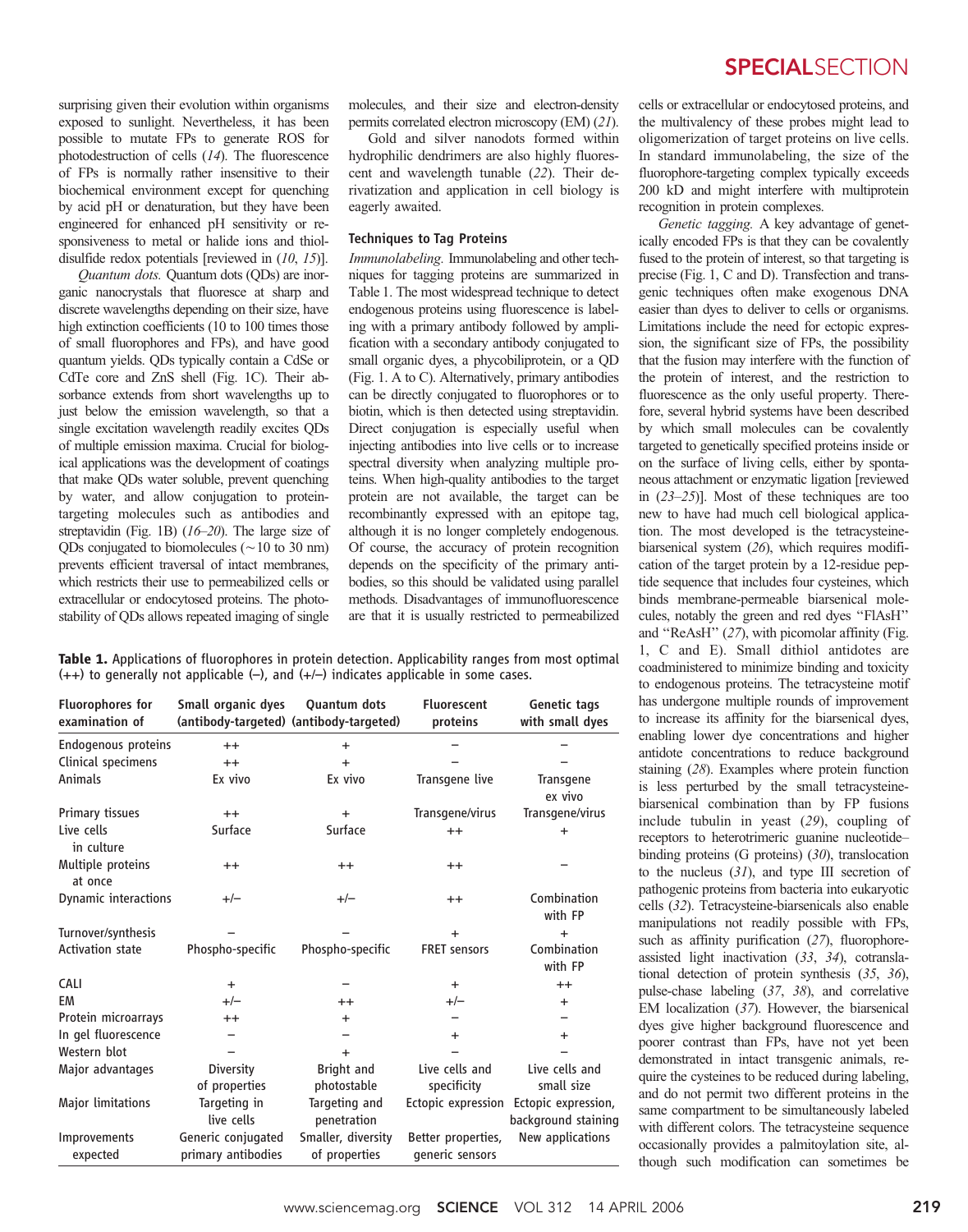prevented by a preceding epitope tag (28). Genetic tags have unique applications, but other methods should be used in parallel to decide whether tagging or ectopic expression levels are perturbing protein function or localization.

# Studying Protein Expression and Localization in Primary Cells and Fixed Tissues

Expression and activity profiling with flow cytometry. To study endogenous proteins, immunofluorescence approaches are usually most suitable. Fluorophore-conjugated antibodies specific for phosphoproteins conjugated to fluorophores enable visualization of the activation state of endogenous proteins and are crucial in singlecell profiling of the activity of multiple cytoplasmic proteins simultaneously using fluorescent flow cytometry (39). Single-cell profiling can delineate signaling networks in cells (40) and might be extendable to clinical drug testing on patients' blood cells in ex vivo experiments. For cytoplasmic proteins, small dyes are currently preferable to QDs because of the better penetration in fixed and mildly permeabilized cells (Table 1). However, the brightness of QDs improves the detection limit, and the different spectral characteristics aid in multilabel separation. Using small dyes, phycobiliproteins, and QDs, 17 fluorophores have been detected simultaneously in a flow cytometer (41).

Protein localization at light and EM levels. The best information on localization of proteins in the context of organelles and other subcellular structures is achieved by EM. Most naked fluorophores upon illumination generate some singlet oxygen, which not only tends to bleach the fluorophore itself but can locally oxidize diaminobenzidine (DAB) to an osmiophilic polymer identifiable by EM. This process of ''photoconversion'' was first shown with Lucifer Yellow (42) and later improved by eosin immunostaining (43). Recently, tetracysteine-tagged proteins labeled with the biarsenical dye ReAsH were shown to photoconvert DAB in protocols that allow stringent fixation and optimal preservation of ultrastructure (Figs. 1E and 2H). Moreover, the technique allows pulse-chase distinction between young and old copies of a given protein at the EM level (Fig. 1E) (37). GFP has been claimed to photoconvert DAB (44), albeit with much lower efficiency than ReAsH.

Photoconversion works best for proteins concentrated in subcellular structures. To detect multiple or more diffuse proteins, QDs are a promising tool for protein detection at the light microscope (LM) and EM levels (Fig. 1B). The electron-dense core and the size of QDs make them visible at the EM level, and this visibility can be enhanced by silver staining (45). Correlated LM and EM was shown by postsectioning labeling of a nuclear protein with QDs (46). Recently a straightforward application to label multiple endogenous proteins simultaneously for



## **FRET reporter (direct)**

Binding of a ligand (triangle) (1) leads to a conformational change (2) in a receptor (gray) and alters FRET from CFP to FIAsH (green dot)

#### **FRET sensor (indirect)**

A substrate undergoes modification (1) (e.g. phosphorylation, orange dot), causing a conformational change (2) and altering FRET from CFP to YFP

#### Intermolecular FRET/3-FRET

Binding of X to Y (1) leads to CFP-YFP FRET. Additional binding of Z (2) makes RFP an acceptor for X/Y

## **BiFC**

Binding of X to Y (1) brings split GFP halves in proximity, which then fold and form the chromophore (2)

#### Photo-activation

Intense illumination (1) locally changes the spectrum of the FP, allowing movement of the marked vs. unmarked protein (2) to be seen

#### **FRAP**

Intense illumination (1) locally bleaches the fluorophore. Diffusion or fresh synthesis of nonbleached fluorophore (2) restores fluorescence in this area

#### Pulse-chase

A tetracysteine-tagged protein is labeled with FIAsH (green dot). After removal of free FIAsH and biosynthesis of new copies (1), the latter are detected with ReAsH (2) (red dots)

#### **Photo-oxidation for EM**

Intense illumination of ReAsH (red dot) forms ROS that can polymerize DAB (1) to a precipitate (brown), which can be stained (2) by Osmium (black) and imaged by EM

#### CALI

High-intensity illumination of ReAsH bound to tetracysteine forms ROS (1) that oxidize and inactivate the target protein (2)

Fig. 2. Advanced fluorescent applications with genetic tags. (A to I) Principles of advanced techniques are depicted and explained. Barrels represent cyan, green, yellow, and red fluorescent proteins. X, Y, and Z represent target proteins. Light intensity is indicated by the thickness of the waves. See text for further details.

correlated LM-EM in cells and tissues using immunolabeling with QDs has been reported (21). QDs permit quick LM prescreening of labeling efficiency and areas of interest before EM examination. Because of the different sizes of QDs, three different proteins can be easily discriminated (21). Because every QD that fluoresces should be visible in EM, all fluores-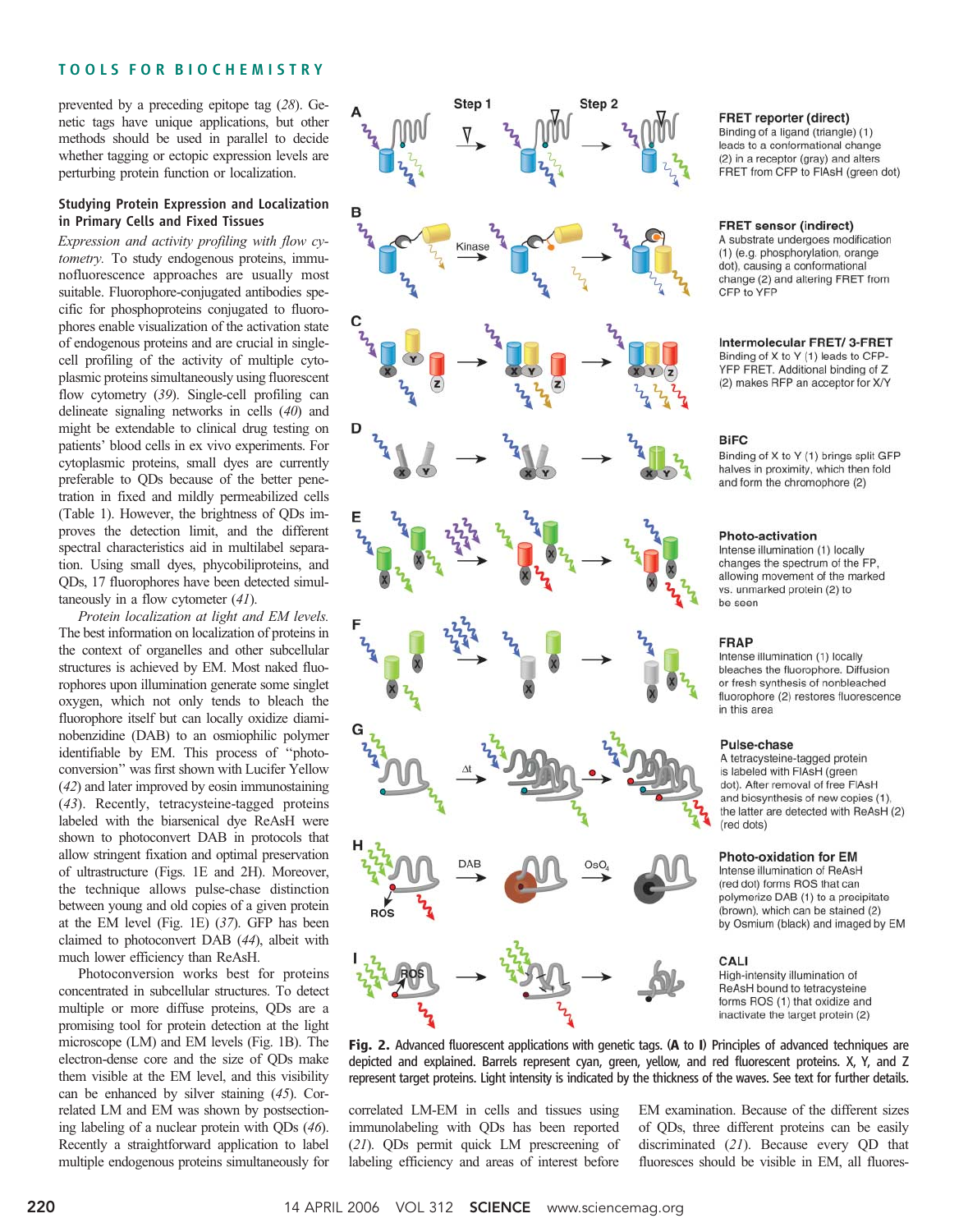# **SPECIAL** SECTION

respectively. The assem-

| Excitation (nm): 800 (2 photon) |                 | 488               | 432     | 568            | 637          |
|---------------------------------|-----------------|-------------------|---------|----------------|--------------|
| Emission (nm):                  | 410-490         | 500-530           | 555-565 | 580-620        | >660         |
| Fluorophore:                    | Hoechst         | <b>GFP</b>        | QD565   | ReAsH          | Cy5          |
| Targeting:                      | direct affinity | genetic           | immuno  | genetic        | immuno       |
| Target:                         | <b>DNA</b>      | $\alpha$ -tubulin | giantin | $\beta$ -actin | Cytochrome c |
| Structure:                      | nuclei          | microtubules      | golgi   | stress fibers  | mitochondria |
|                                 |                 |                   |         |                |              |
|                                 |                 |                   |         |                |              |
|                                 |                 |                   |         |                |              |
|                                 |                 |                   |         |                |              |
|                                 |                 |                   |         |                |              |
|                                 |                 |                   |         |                |              |
|                                 |                 |                   |         |                |              |

Fig. 3. Parallel application of targeting methods and fluorophores. HeLa cells transfected with GFP– $\alpha$ -tubulin and tetracysteine–b-actin were stained with ReAsH. After fixation, cells were immunolabeled for the Golgi matrix protein giantin with QDs and for the mitochondrial enzyme cytochrome c with Cy5 as indicated. DNA was stained with Hoechst 33342. Images were acquired from Z planes that best represent each structure using excitation and emission wavelengths as indicated. Individual channels are false-colored (middle) and merged (bottom). Scale bars, 20  $\mu$ m.

bly, flow, and turnover within the macromolecular structure is reflected by the dynamic movement of the fluorescent speckles [reviewed in (49)]. Fluorescence correlation spectroscopy statistically analyzes the intensity fluctuations resulting from migration of fluorescent objects into and out of a small volume at the focus of a laser (50–52). Extensions include image correlation spectroscopy, which measures changes in fluorescence from microscopic images and thus allows more global mapping of interactions and dynamics of labeled constituents in living cells (53, 54). Photochemical sensitivity of the fluorophore is undesirable in the above techniques, whereas it is essential for photomarking, another set of techniques to image protein dynamics. Various FPs (10, 11, 13) can be destroyed (Fig. 2F), dequenched, or changed in color, as by photoactivation (Fig. 2E) in a subcellular area with the use of intense local illumination (55). The subsequent fate of the marked molecules can then be imaged directly. For active tran-

cent studies using QDs could, in principle, be followed up at the EM, including nonantibody techniques such as using biotin ligase to tag cell surface proteins for detection by streptavidinconjugated QDs (47). Because preembedding immunolabeling requires permeabilization and does not allow direct stringent fixation, the ultrastructure is less well preserved than when using tetracysteine-based correlated microscopy.

# Protein Dynamics in Live Cells

Protein diffusion and trafficking. When a labeled protein undergoes major net redistribution, direct imaging can see this motion. Such translocation can be deliberately engineered as a readout for protein activation or second messengers, e.g.,

translocation of FP-tagged pleckstrin homology domains to monitor accumulation of polyphosphoinositides in the plasma membrane [reviewed in  $(15, 48)$ ]. But even at steady state, proteins are typically undergoing diffusion or intercompartmental exchange. Three general approaches for measuring such normally invisible fluxes are single-particle tracking, correlation spectroscopy, and photomarking methods. In single-particle tracking, the individual molecules, aggregates, or organelles must be both bright and sparse enough to be tracked from one video frame to the next, preferably by automated software. For example, low concentrations  $(<0.5\%)$  of fluorescentconjugated actin or tubulin form fluorescent speckles in filamentous actin or microtubules,

sport, the size of the fluorescent tag is usually not very important, but for passive diffusion, small tags are much less likely to cause perturbations.

Single QDs can be imaged repeatedly because of their brightness and resistance to photobleaching, but the difficulty in targeting cytoplasmic proteins in live cells is a major limitation. For cell surface proteins, however, QDs are advancing single-molecule live-cell imaging. Glycine receptor diffusion was followed by immunotargeted streptavidin-QDs (45). More than a thousand high-quality images could be acquired from endogenous receptors in living neurons, which revealed that glycine receptors diffuse with different rates in extrasynaptic, perisynaptic,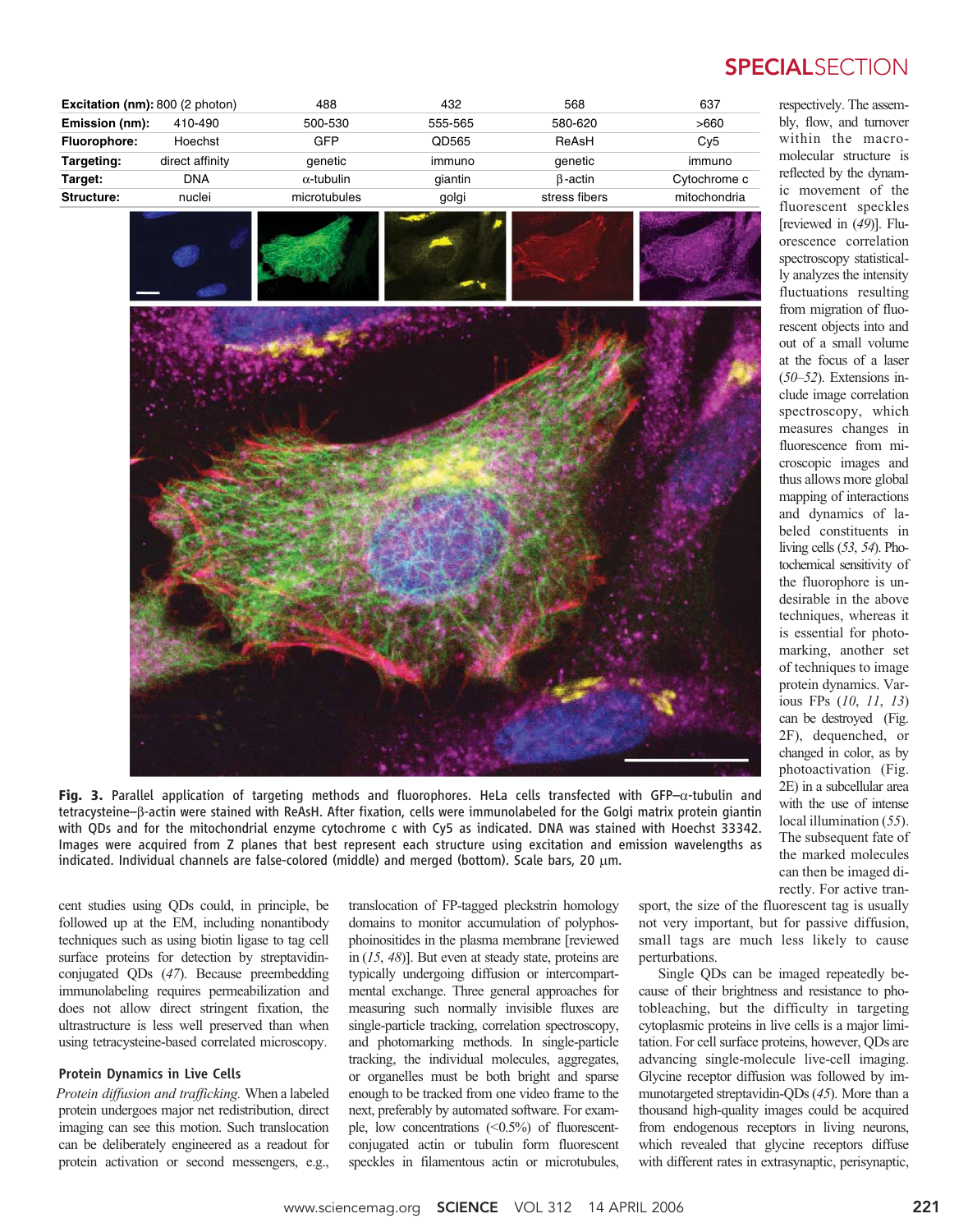and synaptic domains. Lidke and co-workers recently obtained new insight into epidermal growth factor (EGF) signaling using a combination of many of the probes and techniques reviewed here. They found that EGF-conjugated QDs specifically colocalize with an ErbB1- GFP receptor chimera and activate the receptor, as determined by Cy5-conjugated antibodies against activated ErbB1. The complex was internalized by a clathrin-dependent process, as shown by colocalization of Alexa-labeled transferrin (56). Retrograde transport of single EGF-QD bound to the receptor was found to depend on receptor oligomerization, as shown using spectrally distinct EGF-QDs. Fluorescence recovery after photobleaching (FRAP) of GFP-actin revealed that retrograde receptor transport and actin flow was at the same rate. Receptors did not internalize on filopodia, but at the cell body, as was found by specific quenching of extracellular EGF-QDs-streptavidin by using impermeable biotin-Alexa. Thus, filopodia might serve as antennae and could regulate transport of activated receptors to the cell body (57).

Conformational changes. One of the most general ways to detect dynamic conformational changes with spatiotemporal resolution is to sandwich the protein domain between two fluorophores (most commonly cyan and yellow FPs, CFP and YFP, respectively) and monitor fluorescence resonance energy transfer (FRET) [reviewed in  $(15, 58, 59)$ ] (Fig. 2, A to C). A typical FRET-based sensor is shown in Fig. 2B. FRET efficiency depends both on the distance and the orientation between donor and acceptor. FRET responses to internal conformational changes most often result from reorientation rather than distance changes, because circular permutation of one of the FPs (60) or small changes in linker length alter the FRET response much more drastically than can be explained by any alteration in the distance between the FPs. The protein linking the FPs can itself be engineered to change conformation in response to important biochemical signals. These sensors can be targeted to specific subcellular compartments when fused to an appropriate localization signal. In this way, FRET-based indicators have been developed to measure several ions, cyclic nucleotides, metabolites, neurotransmitters, the balance between protein kinase and phosphatase activities, and activities of proteases, small G proteins, and histone acetylases (15, 58, 59).

Protein-protein interactions. FRET can also detect dynamic protein-protein interaction in live cells of ectopically expressed FP-tagged proteins (Fig. 2C), provided that the FPs get within 6 to 8 nm of each other. Recently, the possibility of using three fluorescent proteins to study higher order complexes has been addressed by adding a monomeric red fluorescent

protein (mRFP) to the CFP/YFP pair. In trimeric complexes, CFP is the FRET donor for YFP; subsequently, YFP can act as a FRET donor for mRFP (Fig. 2C). 3-FRET has been shown in multiprotein complexes (61) and in protein trimerization (62). Further optimization of a higher wavelength FRET pair, as well as spectral deconvolution, might improve the 3- FRET technique.

FPs split at appropriate sites can fold and reconstitute the chromophore when the two halves are fused to interacting partners (63), a two-hybrid system termed bimolecular fluorescence complementation (BiFC) (Fig. 2D). Self-assembling fragments of GFP have also been reported (64), in which the two fragments only have to exist in the same compartment to generate fluorescence, without requiring splinting by other protein-protein interactions. BiFC can be used to study gene expression of at least two promotors, as has been demonstrated in Caenorhabditis elegans (65). BiFC has a high signal-to-background ratio, because it creates new fluorescence rather than modulating existing fluorescence. Multiple proteinprotein interactions can be studied in parallel using spectrally distinct split FPs (65, 66). However, BiFC is slow (hours to days) and irreversible, and the geometrical and affinity requirements for the protein-protein interaction have not yet been characterized.

In some cases, simple colocalization can be sufficient to indicate protein-protein interaction. For example, if the regulatory subunit of protein kinase A is targeted to the plasma membrane and a fluorescently tagged catalytic subunit is coexpressed, the latter is dragged to the plasma membrane but released when elevation of adenosine  $3', 5'$ -monophosphate (cAMP) dissociates the subunits (31). Two-color fluorescence correlation spectroscopy can also show when partners with differently colored tags diffuse in pairs and are therefore likely to be interacting (51).

Protein synthesis and turnover. The determination of protein turnover requires discriminating old from new copies of the protein, typically by irreversibly labeling with one color all copies made up to a certain time. Optionally, proteins made later can be labeled with a different color after a delay. Endogenous, extracellularly exposed epitopes or receptors can be tagged with high-affinity ligands or antibodies conjugated to a fluorophore. Tetracysteine motifs can be labeled with one biarsenical, followed with another biarsenical, to study synthesis of assembled protein structures (37) (Figs. 1E and 2G) or to determine the subcellular site of protein translation (38). Chimeric proteins tagged with photomarkable FPs can be photoactivated or bleached to highlight proteins synthesized before  $(13)$  (Fig. 2E) or after (Fig. 2F) illumination. Some FP mutants irreversibly misfold

above a critical threshold temperature, so a temperature shift can also serve as the triggering event (67). Yet others spontaneously change color from green to red as they complete their chromophore maturation, so that no external stimulus is required  $(68)$ . In this case, the time resolution is modest because the color change in a population of molecules takes place over hours.

Manipulation of protein activity using chromophore-activated light inactivation. The ability of illuminated fluorophores to generate ROS, especially singlet oxygen (see EM section), can be used to inactivate the protein of interest (Fig. 2I) with much better spatiotemporal control than possible with genetic knockouts or RNA interference. This technique, chromophore-activated light inactivation (CALI), was introduced using the dye malachite green immunotargeted to the protein of interest (69). To avoid the difficulties of delivering dyeconjugated antibodies into living cells, the use of genetic tags for CALI has been explored. GFP (70), tetracysteine-bound biarsenical dyes FlAsH (33) and ReAsH (34), and a fluorescein conjugate targeted to the FK506-binding protein–12 FKBP12(F36V) (71) have been used to specifically destroy ectopically expressed proteins in living cells, with an order of efficiency  $ReAsH > FlAsH \sim$  fluorescein  $\gg$  malachite green  $\sim$  GFP (33, 34). Nonspecific toxic effects can be further minimized by multiphoton excitation at longer, less damaging wavelengths (72). ''KillerRed,'' recently identified in a screen for phototoxic FPs  $(14)$ , is a promising prototype of a wholly genetically encoded sensitizer for CALI and photoconversion, but it is an obligate dimer and its current CALI efficiency is less than that of ReAsH (14).

Seeing endogenous enzyme activity. Antibody recognition and genetic fusion are essentially stoichiometric, i.e., each target associates with one or, at most, a small number of fluorophores. Fluorogenic substrates (1) for endogenous enzymes offer much greater amplification and detect whether the enzyme is in an activated versus latent or inhibited state. The latter distinction is particularly important for proteases, because for many proteases only a small fraction of the total pool is active. Because of the great importance of proteases in infectious diseases, apoptosis, inflammation, tumor development, and metastasis, several approaches have recently been developed for imaging protease activity in intact animals (73), including disruption of FRET or other fluorescence quenching on multiply labeled substrates (74), and activation of cationic cell penetrating peptides to carry fluorophores onto and into cells (75).

Increasing spatial resolution and depth penetration. Because so many molecular and cell biological phenomena operate over distances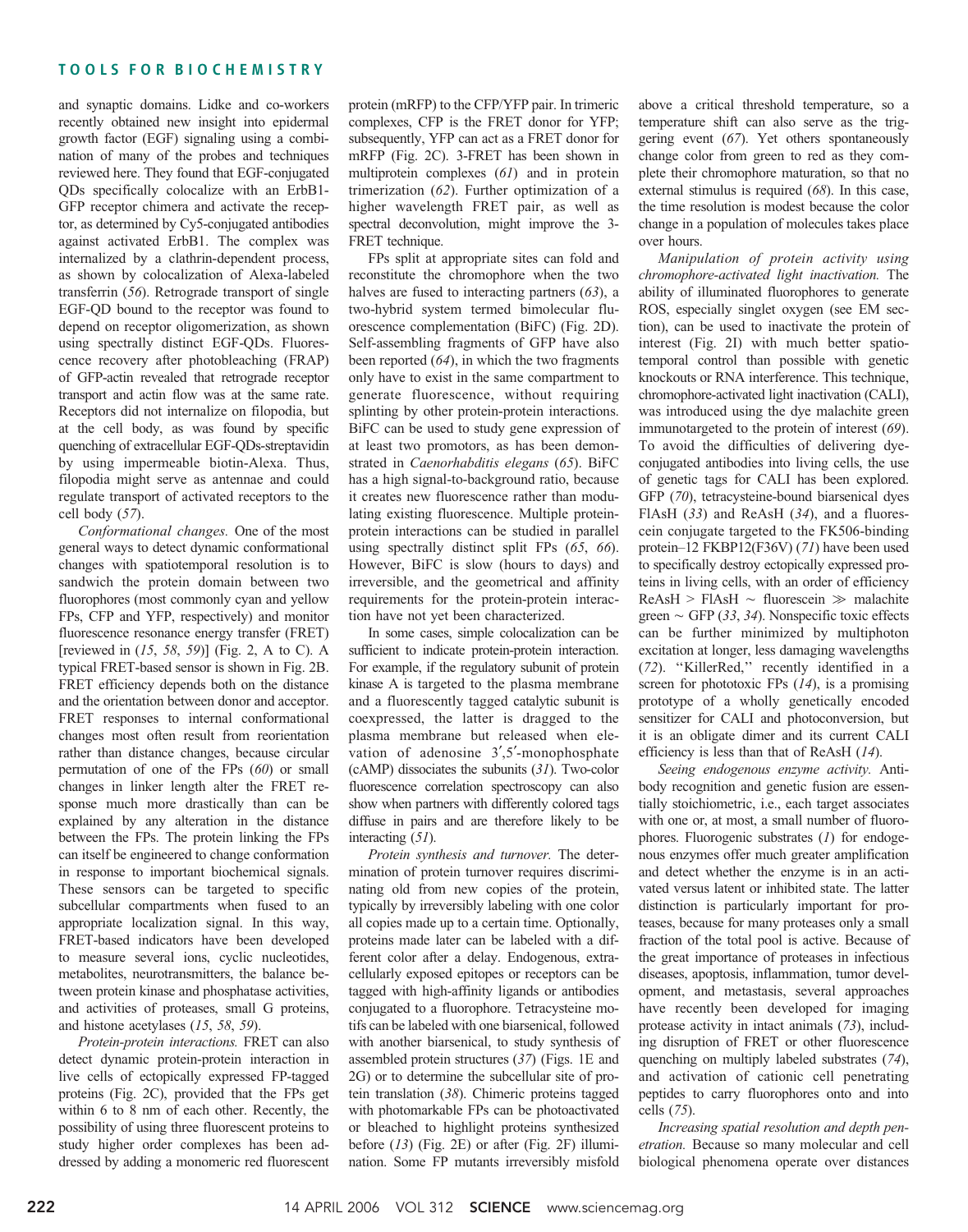from one to a few hundred nanometers, much effort has been devoted to increasing the spatial resolution of fluorescence microscopy beyond the limits ( $\sim$ 200 nm) set by classical diffraction theory. When an emitter is known to be a single point, its position can be determined with subnanometer accuracy if enough photons can be collected. Such measurements have been particularly valuable in deciphering step sizes of motor proteins and processive enzymes in vitro (52, 76). A recent extension to live cells revealed that the step size of GFP-labeled peroxisomes along microtubules is  $\sim$ 8 nm (77). For more complex objects of unknown size and shape, several optically innovative approaches such as structured illumination, coherent observation with diametrically opposed objectives, and stimulated emission depletion are showing great promise (78–80).

For high-resolution imaging in scattering tissue at depths up to  $\sim$  1 mm, multiphoton excitation with pulsed infrared is the method of choice because scattering is weakest in the infrared and because all of the collected emission photons must have originated from the illumination focus, even if they have suffered scattering  $(81, 82)$ . Fluorescence imaging at even greater depths is possible using novel serial reconstruction techniques in fixed tissue  $(83)$  or by tomography in live tissues, albeit with reduced resolution (84, 85).

## Further Considerations and Concluding Remarks

The power of fluorescence imaging is expanding rapidly because of synergistic advancements in fluorescent probes, targeting strategies, instrumentation, and data analysis, enabling high-throughput screens, single-molecule detection, multiprotein and live-cell imaging. The ecological diversity of natural FPs, further expanded by deliberate engineering by rational or randomly combinatorial mutagenesis, is producing an amazing range of useful phenotypes, although no one mutant combines all desirable properties. Reporters for many key metabolites, regulatory enzymes, and biochemical processes have already been developed, with no obvious limit in sight. Although genetic tagging is an unprecedented tool in live-cell protein imaging, other methods should be used in parallel (Figs. 1 and 3) to address whether tags perturb endogenous protein function. These include fluorophores conjugated to well-characterized antibodies, often specific for given posttranslational modifications, as well as genetic knock-in experiments to test whether the modified protein is an adequate in vivo replacement for its endogenous parent. Conversely, immunofluorescence labeling of FP-tagged target proteins tests the specificity of primary antibodies. Immunodetection using bright and stable QDs lowers the detection limit, increases

the feasibility of multiprotein detection, and can be applied in correlated EM studies and in vitro assays that currently rely on enzymatic activity, such as Western blots and ELISA (Table 1). But better targeting and penetration will be required for QDs to reach their fullest potential.

Fluorescence detection will also be increasingly applied in clinical assays like proteinactivity profiling in patient cells and biopsies, and to study effects of drugs on cell signaling in individual patients. Fluorescence assays are well suited for high-throughput drug screening both in biochemical assays such as protein microarrays and in functional assays in live cells or animals (86). The unique combination of high spatial and temporal resolution, nondestructive compatibility with living cells and organisms, and molecular specificity insure that fluorescence techniques will remain central in the analysis of protein networks and systems biology.

#### References and Notes

- 1. R. P. Haugland, The Handbook—A Guide to Fluorescent Probes and Labeling Technologies (Molecular Probes, Eugene, OR, 10th ed., 2005).
- 2. A. N. Glazer, J. Biol. Chem. 264, 1 (1989).
- 3. A. Waggoner, Curr. Opin. Chem. Biol. 10, 62 (2006).
- 4. A. J. Fischer, J. C. Lagarias, Proc. Natl. Acad. Sci. U.S.A. 101, 17334 (2004).
- 5. A. J. Tooley, A. N. Glazer, J. Bacteriol. 184, 4666 (2002). 6. O. Shimomura, F. H. Johnson, Y. Saiga, J. Cell. Comp.
- Physiol. 59, 223 (1962).
- 7. D. C. Prasher, V. K. Eckenrode, W. W. Ward, F. G. Prendergast, M. J. Cormier, Gene 111, 229 (1992).
- 8. R. Y. Tsien, Annu. Rev. Biochem. 67, 509 (1998).
- 9. M. V. Matz, Y. A. Labas, J. Ugalde, Methods Biochem. Anal. 47, 139 (2006).
- 10. D. M. Chudakov, S. Lukyanov, K. A. Lukyanov, Trends Biotechnol. 23, 605 (2005).
- 11. N. C. Shaner, P. A. Steinbach, R. Y. Tsien, Nat. Methods 2, 905 (2005).
- 12. J. D. Pedelacq, S. Cabantous, T. Tran, T. C. Terwilliger, G. S. Waldo, Nat. Biotechnol. 24, 79 (2006).
- 13. K. A. Lukyanov, D. M. Chudakov, S. Lukyanov, V. V. Verkhusha, Nat. Rev. Mol. Cell Biol. 6, 885 (2005).
- 14. M. E. Bulina et al., Nat. Biotechnol. 24, 95 (2006). 15. J. Zhang, R. E. Campbell, A. Y. Ting, R. Y. Tsien, Nat. Rev. Mol. Cell Biol. 3, 906 (2002).
- 16. X. Michalet et al., Science 307, 538 (2005).
- 17. J. K. Jaiswal, S. M. Simon, Trends Cell Biol. 14, 497 (2004).
- 18. X. Gao et al., Curr. Opin. Biotechnol. 16, 63 (2005).
- 19. A. P. Alivisatos, W. Gu, C. Larabell, Annu. Rev. Biomed. Eng. 7, 55 (2005).
- 20. F. Pinaud et al., Biomaterials 27, 1679 (2006).
- 21. B. N. Giepmans, T. J. Deerinck, B. L. Smarr, Y. Z. Jones, M. H. Ellisman, Nat. Methods 2, 743 (2005).
- 22. T. H. Lee, J. I. Gonzalez, J. Zheng, R. M. Dickson, Acc. Chem. Res. 38, 534 (2005).
- 23. T. Gronemeyer, G. Godin, K. Johnsson, Curr. Opin. Biotechnol. 16, 453 (2005).
- 24. L. W. Miller, V. W. Cornish, Curr. Opin. Chem. Biol. 9, 56 (2005).
- 25. I. Chen, A. Y. Ting, Curr. Opin. Biotechnol. 16, 35 (2005). 26. B. A. Griffin, S. R. Adams, R. Y. Tsien, Science 281, 269
- (1998).
- 27. S. R. Adams et al., J. Am. Chem. Soc. 124, 6063 (2002). 28. B. R. Martin, B. N. Giepmans, S. R. Adams, R. Y. Tsien,
- Nat. Biotechnol. 23, 1308 (2005).
- 29. M. Andresen, R. Schmitz-Salue, S. Jakobs, Mol. Biol. Cell 15, 5616 (2004).
- 30. C. Hoffmann et al., Nat. Methods 2, 171 (2005).

# **SPECIAL**SECTION

- 31. O. Dyachok, Y. Isakov, J. Sagetorp, A. Tengholm, Nature 439, 349 (2006).
- 32. J. Enninga, J. Mounier, P. Sansonetti, G. Tran Van Nhieu, Nat. Methods 2, 959 (2005).
- 33. K. W. Marek, G. W. Davis, Neuron 36, 805 (2002).
- 34. O. Tour, R. M. Meijer, D. A. Zacharias, S. R. Adams, R. Y. Tsien, Nat. Biotechnol. 21, 1505 (2003).
- 35. M. C. Rice, M. Bruner, K. Czymmek, E. B. Kmiec, Mol. Microbiol. 40, 857 (2001).
- 36. M. C. Rice, K. Czymmek, E. B. Kmiec, Nat. Biotechnol. 19, 321 (2001).
- 37. G. Gaietta et al., Science 296, 503 (2002).
- 38. W. Ju et al., Nat. Neurosci. 7, 244 (2004).
- 39. E. A. Danna, G. P. Nolan, Curr. Opin. Chem. Biol. 10, 20 (2006).
- 40. K. Sachs, O. Perez, D. Pe'er, D. A. Lauffenburger, G. P. Nolan, Science 308, 523 (2005).
- 41. S. P. Perfetto, P. K. Chattopadhyay, M. Roederer, Nat. Rev. Immunol. 4, 648 (2004).
- 42. A. R. Maranto, Science 217, 953 (1982).
- 43. T. J. Deerinck et al., J. Cell Biol. 126, 901 (1994).
- 44. M. Grabenbauer et al., Nat. Methods 2, 857 (2005).
- 45. M. Dahan et al., Science 302, 442 (2003).
- 46. R. Nisman, G. Dellaire, Y. Ren, R. Li, D. P. Bazett-Jones, J. Histochem. Cytochem. 52, 13 (2004).
- 47. M. Howarth, K. Takao, Y. Hayashi, A. Y. Ting, Proc. Natl. Acad. Sci. U.S.A. 102, 7583 (2005).
- 48. N. A. O'Rourke, T. Meyer, G. Chandy, Curr. Opin. Chem. Biol. 9, 82 (2005).
- 49. C. M. Waterman-Storer, G. Danuser, Curr. Biol. 12, R633  $(2002)$
- 50. S. T. Hess, S. Huang, A. A. Heikal, W. W. Webb, Biochemistry 41, 697 (2002).
- 51. E. Haustein, P. Schwille, Curr. Opin. Struct. Biol. 14, 531 (2004).
- 52. S. Weiss, Science 283, 1676 (1999).
- 53. P. W. Wiseman et al., J. Cell Sci. 117, 5521 (2004). 54. P. W. Wiseman, J. A. Squier, M. H. Ellisman, K. R. Wilson,
	- J. Microsc. 200, 14 (2000).
- 55. T. H. Ward, J. Lippincott-Schwartz, Methods Biochem. Anal. 47, 305 (2006).
- 56. D. S. Lidke et al., Nat. Biotechnol. 22, 198 (2004).
- 57. D. S. Lidke, K. A. Lidke, B. Rieger, T. M. Jovin, D. J. Arndt-Jovin, J. Cell Biol. 170, 619 (2005).
- 58. E. A. Jares-Erijman, T. M. Jovin, Nat. Biotechnol. 21, 1387 (2003).
- 59. H. Wallrabe, A. Periasamy, Curr. Opin. Biotechnol. 16, 19 (2005).
- 60. T. Nagai, S. Yamada, T. Tominaga, M. Ichikawa, A. Miyawaki, Proc. Natl. Acad. Sci. U.S.A. 101, 10554 (2004).
- 61. E. Galperin, V. V. Verkhusha, A. Sorkin, Nat. Methods 1, 209 (2004).
- 62. L. He, X. Wu, J. Simone, D. Hewgill, P. E. Lipsky, Nucleic Acids Res. 33, e61 (2005).
- 63. T. J. Magliery, L. Regan, Methods Biochem. Anal. 47, 391 (2006).
- 64. S. Cabantous, T. C. Terwilliger, G. S. Waldo, Nat. Biotechnol. 23, 102 (2005).
- 65. S. Zhang, C. Ma, M. Chalfie, Cell 119, 137 (2004).
- 66. C. D. Hu, T. K. Kerppola, Nat. Biotechnol. 21, 539 (2003).
- 67. C. Kaether, H. H. Gerdes, FEBS Lett. 369, 267 (1995).
- 68. A. Terskikh et al., Science 290, 1585 (2000).
- 69. D. G. Jay, T. Sakurai, Biochim. Biophys. Acta 1424, M39 (1999).
- 70. Z. Rajfur, P. Roy, C. Otey, L. Romer, K. Jacobson, Nat. Cell Biol. 4, 286 (2002).
- 71. K. M. Marks, P. D. Braun, G. P. Nolan, Proc. Natl. Acad. Sci. U.S.A. 101, 9982 (2004).
- 72. T. Tanabe et al., Nat. Methods 2, 503 (2005).
- 73. K. Shah, R. Weissleder, NeuroRx 2, 215 (2005).
- 74. D. Stockholm et al., J. Mol. Biol. 346, 215 (2005).
- 75. T. Jiang et al., Proc. Natl. Acad. Sci. U.S.A. 101, 17867  $(2004)$
- 76. A. Yildiz et al., Science 300, 2061 (2003).
- 77. C. Kural et al., Science 308, 1469 (2005).